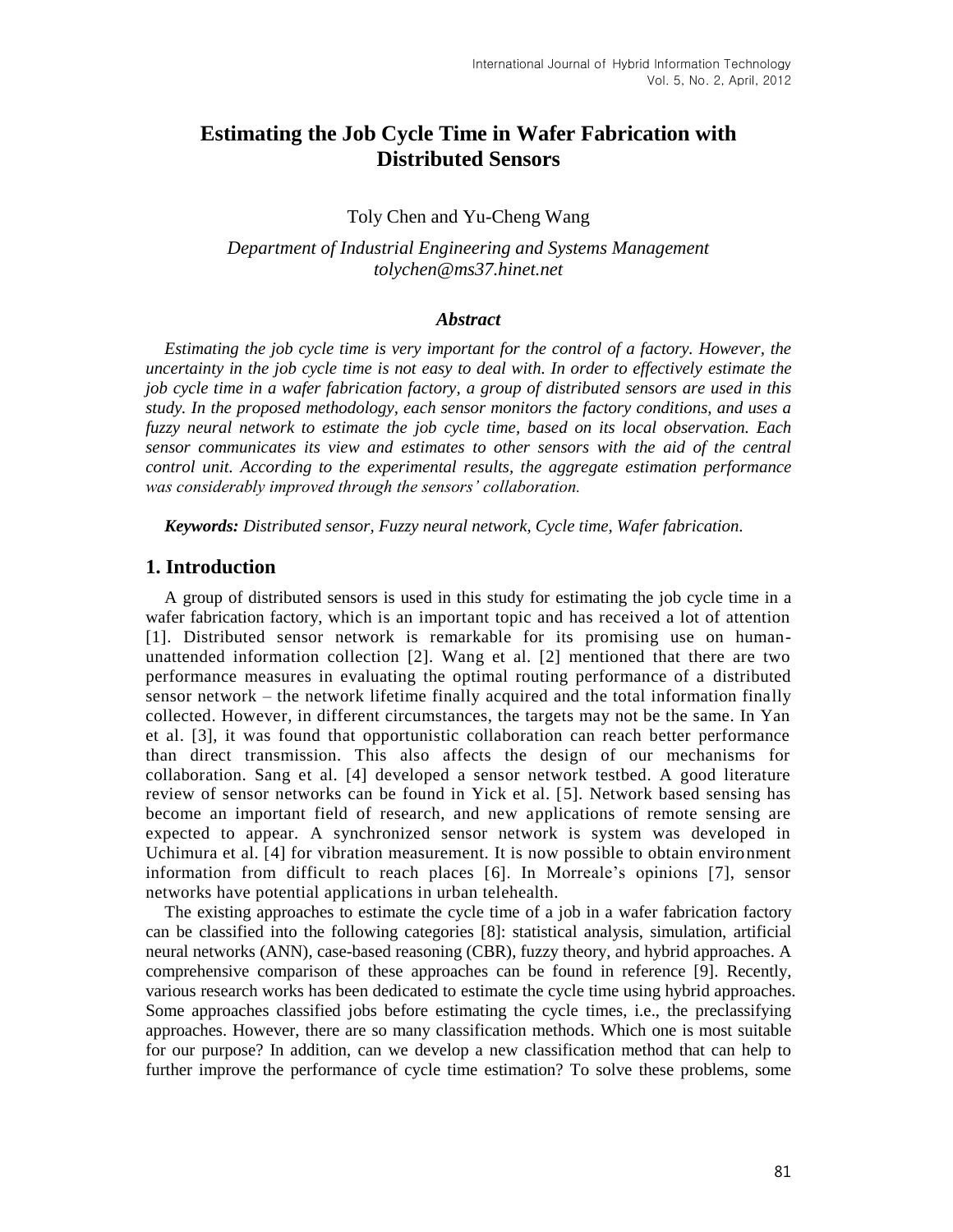actions have been taken in the literature. For example, a postclassification fuzzy–neural approach can be used in which a job was not preclassified but rather postclassified after estimating the cycle time. In preclassifying approaches, jobs with similar attributes are classified into the same category according to various attributes. However, there is no absolute measure of the similarity between the jobs. On the contrary, in postclassification approaches, jobs with the same cycle time estimating accuracy will be gathered in the same category and the classification algorithm is to be tailored to the estimation approach. However, the classification of a job takes only the estimation error into account, not all the attributes is difficult. In order to effectively estimate the job cycle time, a group of distributed sensors are used in this study. Why a system that seems complex, time consuming, and requires the collaboration of a number of sensors is used in this study? Although the existing methods can provide the same job cycle time estimate in a more realistic manner and in a shorter time, the estimation accuracy is often far from perfect, mainly due to unpredictable changes in the factory conditions. On the contrary, a collaborative intelligence approach has a rich potential to improve the accuracy of estimation [10, 11]. In addition, seeing a problem from various perspectives ensures that no parts are ignored when solving the problem.

In the proposed methodology, a group of distributed sensors is used. These sensors are programmed to monitor factory conditions based on their local observations, and may not share the raw data they own with each other. A collaboration mechanism is therefore established. For each sensor, a fuzzy back propagation network (FBPN) reasoning module is equipped to estimate the job cycle time, based on the administrator's point of view. To facilitate the collaboration process and to aggregate these observations, the central control unit is equipped with a radial basis function network (RBF) reasoning module. Therefore, the whole system is built on a centralized point-to-point (P2P) communication architecture.

The remainder of this paper is organized as follows. Section 2 introduces the proposed methodology. In section 3, the case of a real wafer fabrication factory is used to demonstrate the application of the proposed methodology. The performance of the proposed methodology is evaluated and compared with those of some existing approaches. Based on the results of the analysis, some points are made. Finally, the concluding remarks and some directions for future research are given in Section 4.

## **2. Methodology**

The proposed methodology (see Figure 1) consists of several steps:

- (1) The proposed methodology starts from the deployment of a group of sensors.
- (2) The administrators of these sensors are asked to put forward their settings that are incorporated into the sensors' FBPN reasoning modules.
- (3) Each sensor estimates the job cycle time using the FBPN.
- (4) Each sensor communicates its setting and estimates to other sensors with the aid of the central control unit. After receiving the setting and estimates of others, a sensor may be affected to modify its setting.
- (5) To aggregate the estimates, a RBF network is employed.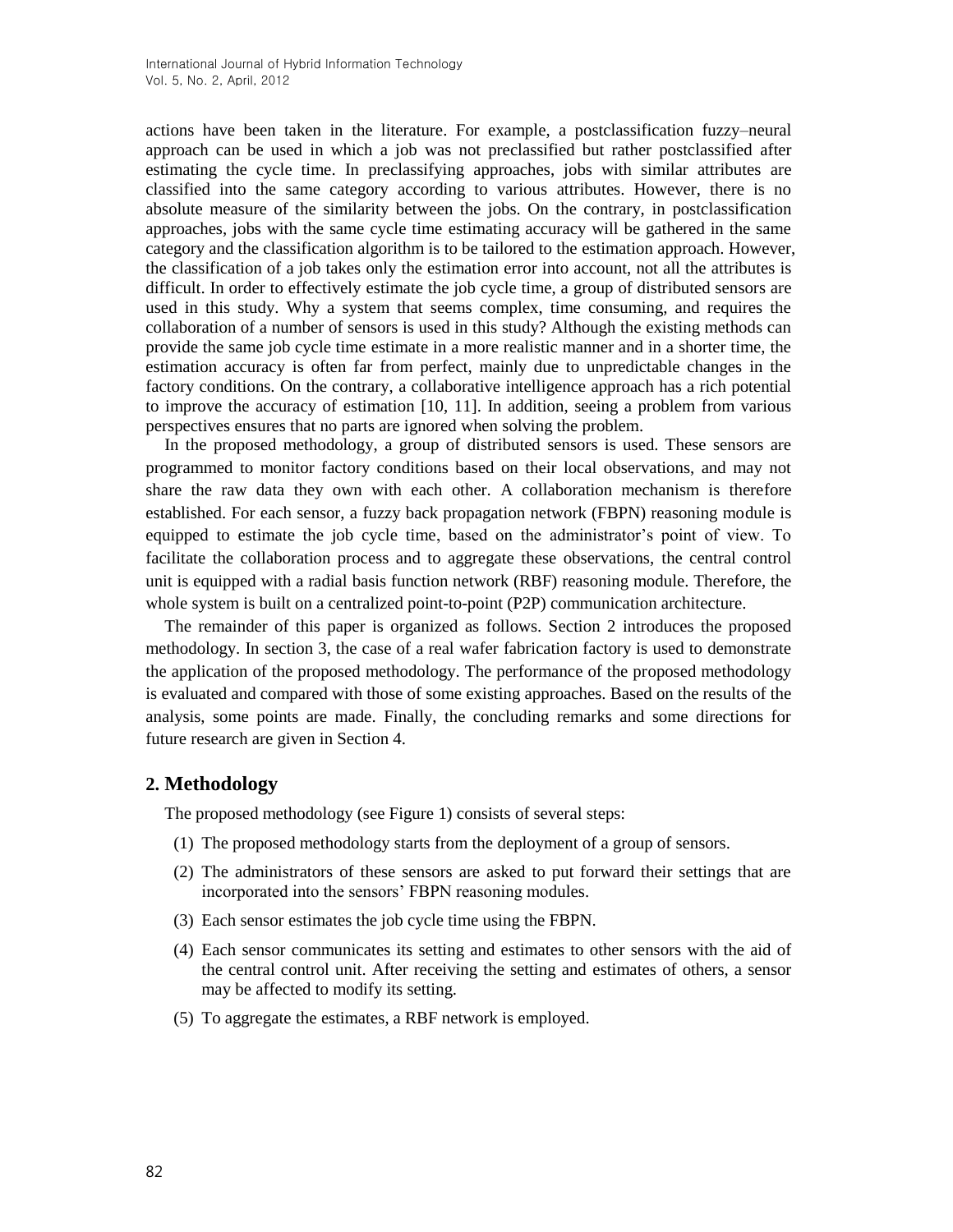International Journal of Hybrid Information Technology Vol. 5, No. 2, April, 2012



**Figure 1. The Group of Distributed Sensors**

In the proposed methodology, each sensor detects the following information of the factory:

- (1) The equipment utilization information.
- (2) The job queuing information on the processing route.
- (3) The job queuing information before bottlenecks.
- (4) The factory workload information.
- (5) The delay status of some recently completed jobs.

and uses a FBPN to aggregate these information. Although there have been some more advanced artificial neural networks, such as ccompositional pattern-producing network, cascading neural network, and ddynamic neural network, a well-trained FBPN with an optimized structure can still produce very good results [13]. That is why it is selected in this study:

(1) Inputs: the five types of information detected by the sensor. To facilitate the search for solutions, it is strongly recommended to normalize the inputs to a range narrower than [0 1] [12]:

$$
N(x) = N_L + \frac{x - x_{\min}}{x_{\max} - x_{\min}} \cdot (N_U - N_L),
$$
\n(1)

where  $N(x)$  is the normalized value of x;  $N_L$  and  $N_U$  indicate the lower and upper bounds of the range of the normalized value, respectively.  $x_{min}$  and  $x_{max}$  are the minimum and maximum of *x*, respectively. The formula can be written as

$$
x = \frac{N(x) - N_L}{N_U - N_L} \cdot (x_{\text{max}} - x_{\text{min}}) + x_{\text{min}} ,
$$
 (2)

if the un-normalized value is to be obtained instead.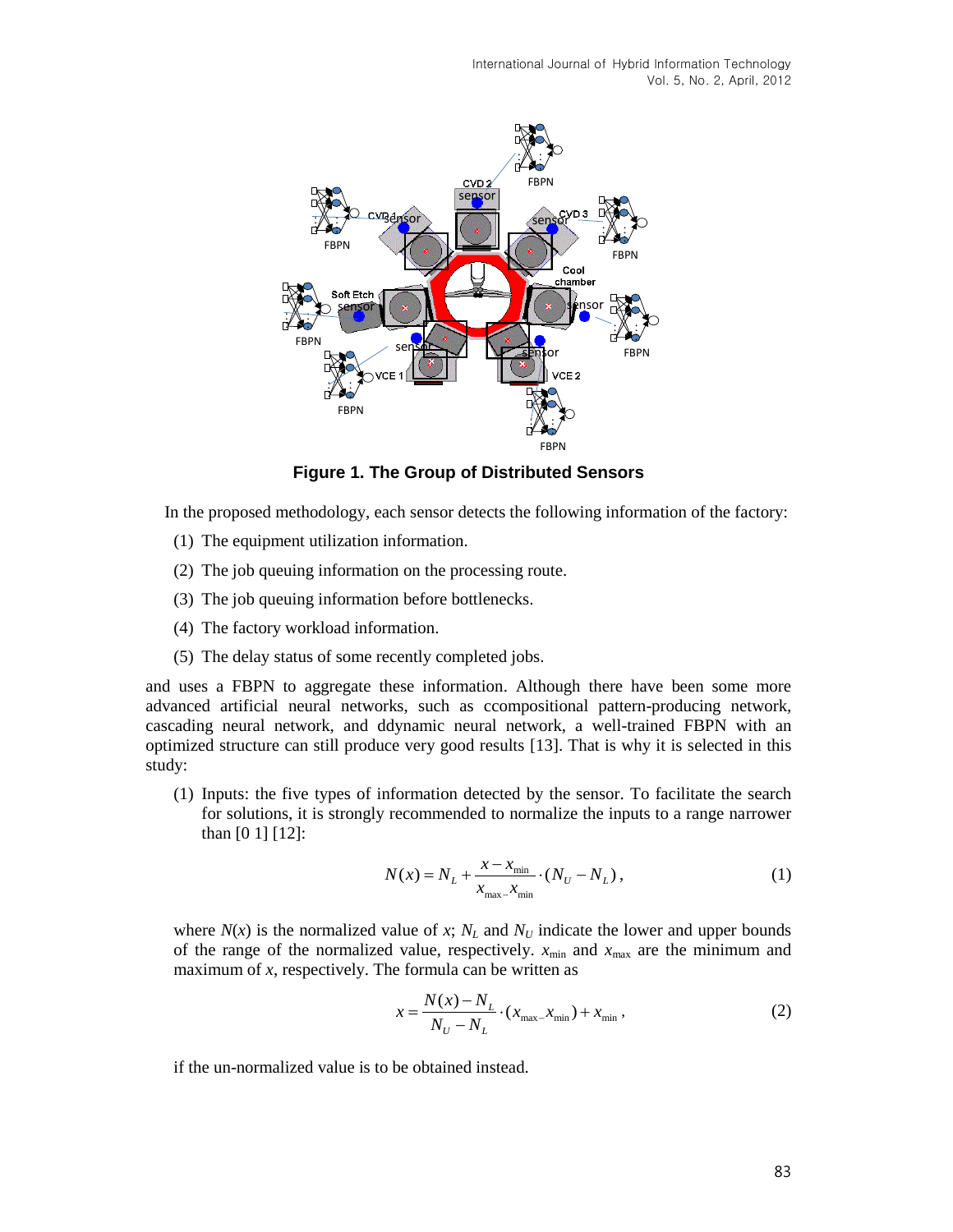- (2) The FBPN has only one hidden layer. Two or more hidden layers slow down the convergence speed, and may not lead to any better solution. The number of nodes in the hidden layer is chosen from 1 to 2*K* after trying each of them.
- (3) The output from the FBPN is the job cycle time estimate by the sensor.
- (4) The activation function used for the hidden layer is the hyperbolic tangent sigmoid function, and for the others is the linear activation function.
- (5) 70000 epochs will be run each time. The start conditions will be randomized to reduce the possibility of being stuck on local optima.

The procedure for determining the parameter values is now described. After preclassification, a portion of the adopted examples in each category is fed as "training examples" into the FBPN to determine the parameter values for the category. Two phases are involved at the training stage. At first, in the forward phase, inputs are multiplied with weights, summated, and transferred to the hidden layer. Then activated signals are outputted from the hidden layer as:

$$
\tilde{h}_l = (h_{l1}, h_{l2}, h_{l3}) = \frac{1}{1 + e^{-\tilde{n}_l^h}} = \left(\frac{1}{1 + e^{-n_{l1}^h}}, \frac{1}{1 + e^{-n_{l2}^h}}, \frac{1}{1 + e^{-n_{l3}^h}}\right),
$$
\n(3)

where

$$
\tilde{n}_l^h = (n_{l1}^h, n_{l2}^h, n_{l3}^h) = \tilde{I}_l^h(-)\tilde{\theta}_l^h = (I_{l1}^h - \theta_{l3}^h, I_{l2}^h - \theta_{l2}^h, I_{l3}^h - \theta_{l1}^h),
$$
\n(4)

$$
\tilde{I}_l^h = (I_{l1}^h, I_{l2}^h, I_{l3}^h) = \sum_{all \ k} \tilde{w}_{kl}^h \cdot x_k
$$

$$
= (\sum_{all \ k} \min(w_{kl1}^h x_k, w_{kl3}^h x_k), \sum_{all \ k} w_{xk2}^h x_k, \sum_{all \ k} \max(w_{kl1}^h x_k, w_{kl3}^h x_k)), \qquad (5)
$$

and  $(-)$  and  $(\times)$  denote fuzzy subtraction and multiplication, respectively;  $h_l$  's are also transferred to the output layer with the same procedure. Finally, the output of the FBPN is generated as:

$$
\tilde{o}_i = (o_{i1}, o_{i2}, o_{i3}) = \frac{1}{1 + e^{-\tilde{n}^o}} = \left(\frac{1}{1 + e^{-n_1^o}}, \frac{1}{1 + e^{-n_2^o}}, \frac{1}{1 + e^{-n_3^o}}\right),\tag{6}
$$

where

$$
\tilde{n}^o = (n_1^o, n_2^o, n_3^o) = \tilde{I}^o(-)\tilde{\theta}^o = (I_1^o - \theta_3^o, I_2^o - \theta_2^o, I_3^o - \theta_1^o),
$$
\n(7)

$$
\tilde{I}^o = (I_1^o, I_2^o, I_3^o) = \sum_{all \ l} \tilde{w}_l^o(\times) \tilde{h}_l
$$
  
\n
$$
\approx (\sum_{all \ l} \min(w_{l1}^o h_{l1}, w_{l3}^o h_{l3}), \sum_{all \ l} w_{l2}^o h_{l2}, \sum_{all \ l} \max(w_{l1}^o h_{l1}, w_{l3}^o h_{l3})).
$$
 (8)

Subsequently in the backward phase, the training of the FBPN is decomposed into three subtasks: determining the center values, upper, and lower bounds of the parameters.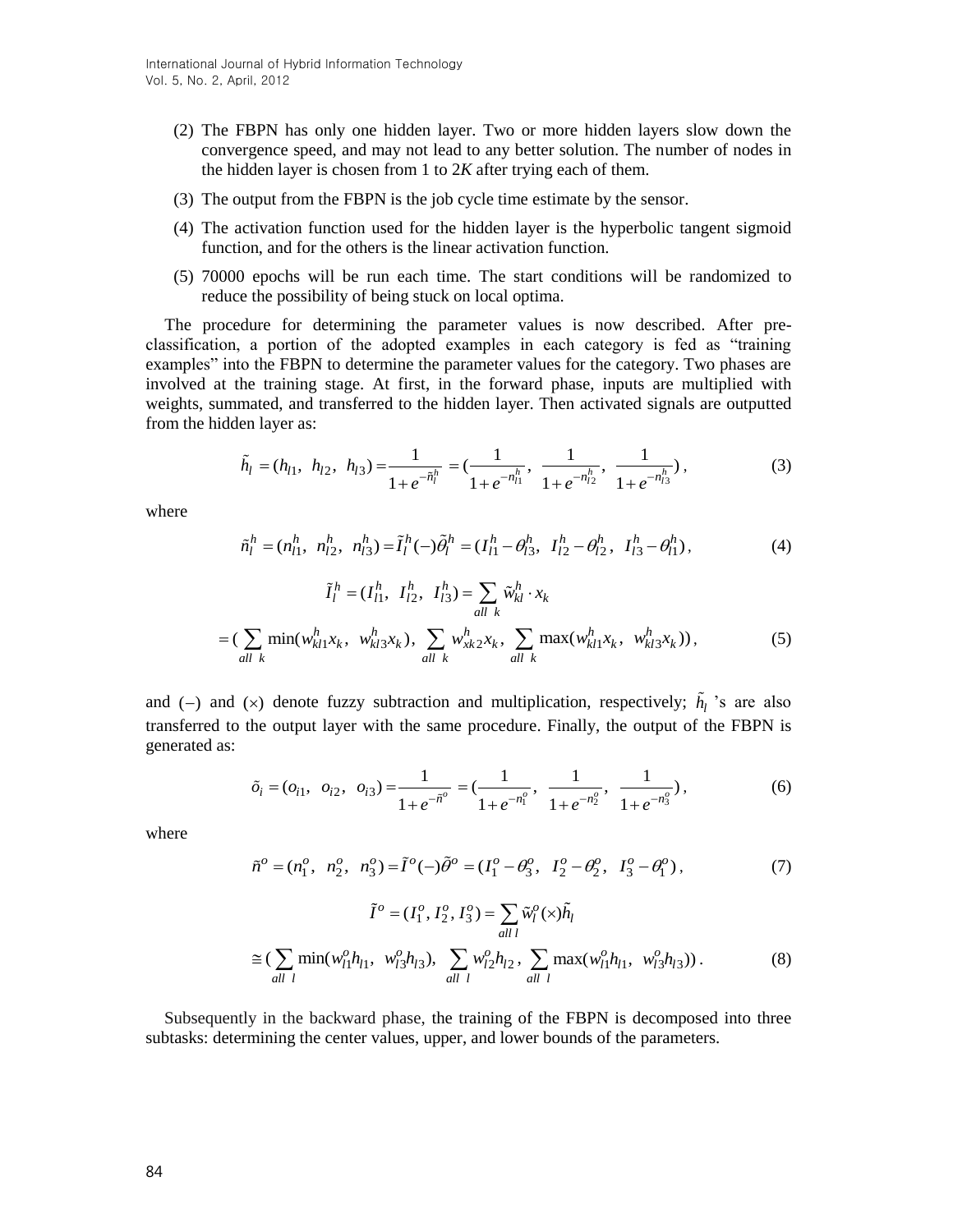First, to determine the center value of each fuzzy parameter (such as  $w_{kl2}^h$ ,  $\theta_{l2}^h$ ,  $w_{l2}^o$ , and  $\theta_2^o$ ), the FBPN is treated as a crisp one. Some algorithms are applicable for training a crisp feed-forward neural network (FNN), such as the gradient descent (GD) algorithms, the conjugate gradient algorithms, and others.

Subsequently, the following goal programming (GP) problem is solved to determine the upper bound of each fuzzy parameter (e.g.  $w_{kl3}^h$ ,  $\theta_{l3}^h$ ,  $w_{l3}^o$ , and  $\theta_3^o$ ), so that the actual value will be less than the upper bound of the network output:

$$
\text{Min } \sum_{\text{all } i} \pi_i(g) \tag{9}
$$

subject to

$$
\ln(\frac{1}{o_{i3}} - 1) = \theta_3^o - \sum_{\text{all }l} w_{l3}^o h_{l3}, \qquad (10)
$$

$$
\sum_{\text{all }l} w_{l3}^o h_{l3} - \theta_3^o = -\ln(1/\pi_i(g) - 1),\tag{11}
$$

$$
\sum_{\text{all }l} w_{l3}^0 h_{l3} - \theta_3^0 \le -\ln(1/\Psi(g) - 1),\tag{12}
$$

$$
\sum_{\text{all }l} w_{l3}^o h_{l3} \le \theta_3^o - \ln(\frac{1 - s_R(g)}{a_i - s_R(g)o_{i2}} - 1),
$$
\n(13)

$$
\sum_{\text{all } l} w_{l3}^o h_{l3} \ge \theta_3^o - \ln(\frac{1}{a_i} - 1),
$$
  
(14)  

$$
\sum_{\text{all } k} w_{kl3}^h x_k - \theta_{l3}^h \ge -\ln(1/h_{l3} - 1),
$$
  
(15)  

$$
\sum_{\text{all } k} w_{kl3}^h x_k - \theta_{l3}^h \le -\ln(1/h_{l3} - 1),
$$
  
(16)  

$$
k = 1 \sim K,
$$
  
(17)

 $l = 1 \sim L$  (the number of hidden-layer nodes), (18)

In a similar way, another GP problem is solved to determine the lower bound of each fuzzy parameter (e.g.  $w_{kl1}^h$ ,  $\theta_{l1}^h$ ,  $w_{l1}^o$ , and  $\theta_l^o$ ), so that the actual value will be greater than the lower bound of the network output. The estimates by all sensors can be communicated to each other,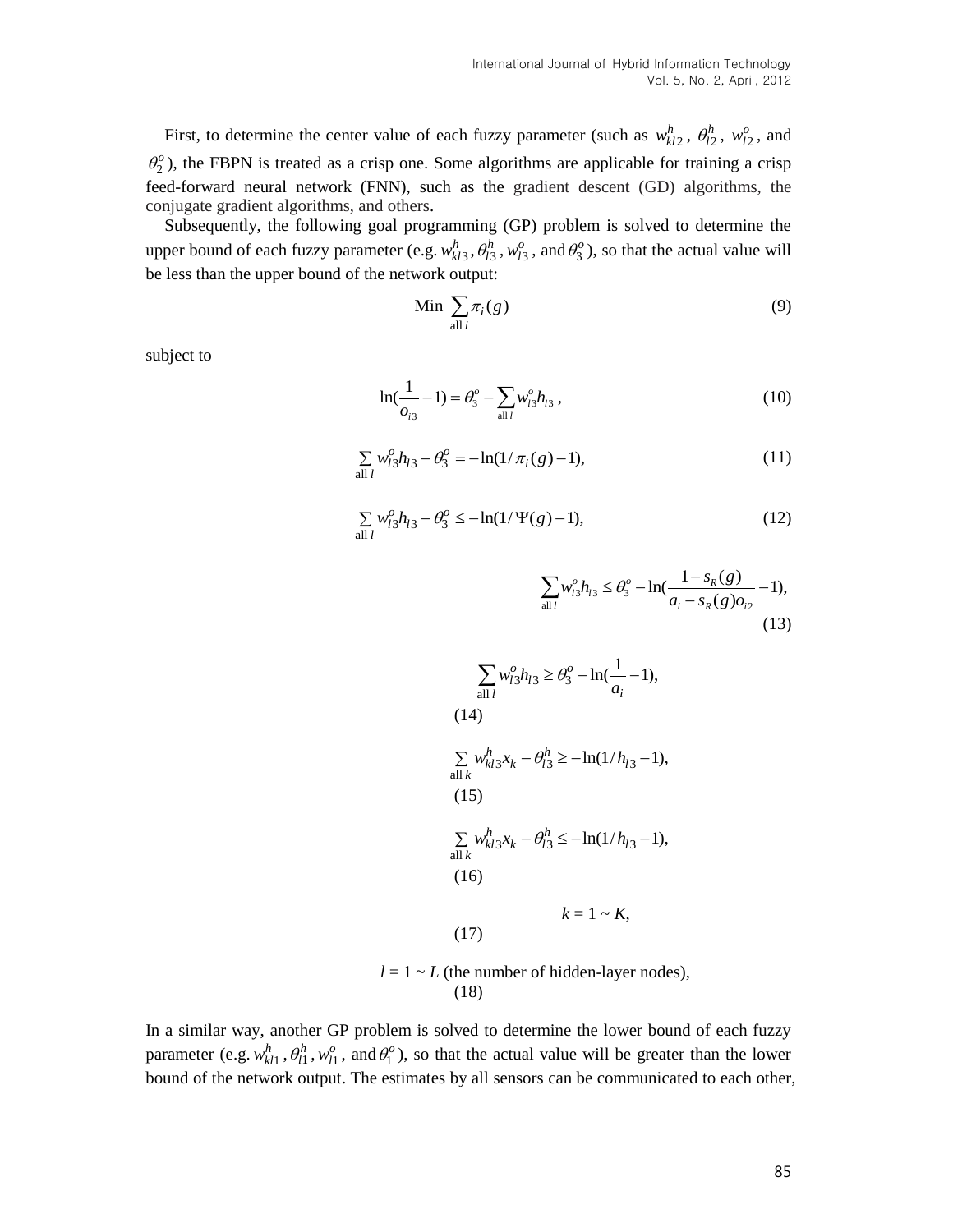so that they can modify their views, and generate more accurate monitoring results if all viewpoints are taken into account.

Subsequently, a RBF is used to aggregate the estimates. The RBF network has three layers: the input, hidden (middle) and output layers. Inputs to the RBF are the estimates by all sensors. Each input is assigned to a node in the input layer and passed directly to the hidden layer without being weighted. The transfer function used for the hidden layer is Gaussian transfer function, while the output layer uses the linear transfer function. For determining the parameter values, k-means (KM) is first used to find out the centers of the RBF units. Subsequently, the nearest-neighbor method is used to determine their widths. The weights of the connections can be obtained by linear regression.

### **3. Experiment**

To illustrate the application of the proposed methodology, a real case containing the data of 500 jobs has been collected from a wafer fabrication factory located in Taichung City Scientific Park, Taiwan. Up to 350 sensors were deployed. Locations near the bottlenecks were first installed.

Three existing approaches, statistical analysis, CBR, and back propagation network (BPN) are also applied to the case. Performance measures including mean absolute error (MAE), mean absolute percentage error (MAPE), and the minimal root mean squared error (RMSE) are evaluated. The performances by applying the three approaches are recorded and compared and are summarized in Table 1. In the BPN approach, there was one hidden layer with  $1\neg 12$ nodes, depending on the results of a preliminary analysis for establishing the best configuration. The optimal value of parameter  $k$  in the CBR approach was equal to the value that minimized the RMSE. In this experiment,  $k^* = 8$ .

According to experimental results, the estimating accuracy in terms of three measures RMSE, MAE, and MAPE has been assessed for each method. The estimating accuracy of MFLR was clearly the worst one, which revealed the nonlinear nature of the problem. Nonlinear approaches such as BPN and the proposed methodology both achieved satisfactory performances in this regard. In particular, the proposed methodology was superior to the three existing methods, by improving MAPE up to 33%.

| Performance<br>measure | Statistical<br>analysis | <b>CBR</b> | <b>BPN</b> | The proposed<br>methodology |
|------------------------|-------------------------|------------|------------|-----------------------------|
| <b>RMSE</b>            | 77                      | 74         | 53         | 18.75                       |
| <b>MAE</b>             | 63                      | 62         | 43         | 11.26                       |
| <b>MAPE</b>            | 5%                      | 5%         | 4%         | 0.96%                       |

**Table 1: Comparisons of the Performances of Various Approaches**

# **4. Conclusions and Directions for Future Research**

Job cycle time has the greatest impact for the factory. Data analysis and estimation in this area is extremely important. There is more and more evidence showing that there is a widespread and long-term trend toward lean production. Job cycle time estimation is considered to be one of the most important tasks to this end.

Many evidences also revealed that collaborative intelligence have potential applications in job cycle time estimation. On the other hand, network based sensing has become an important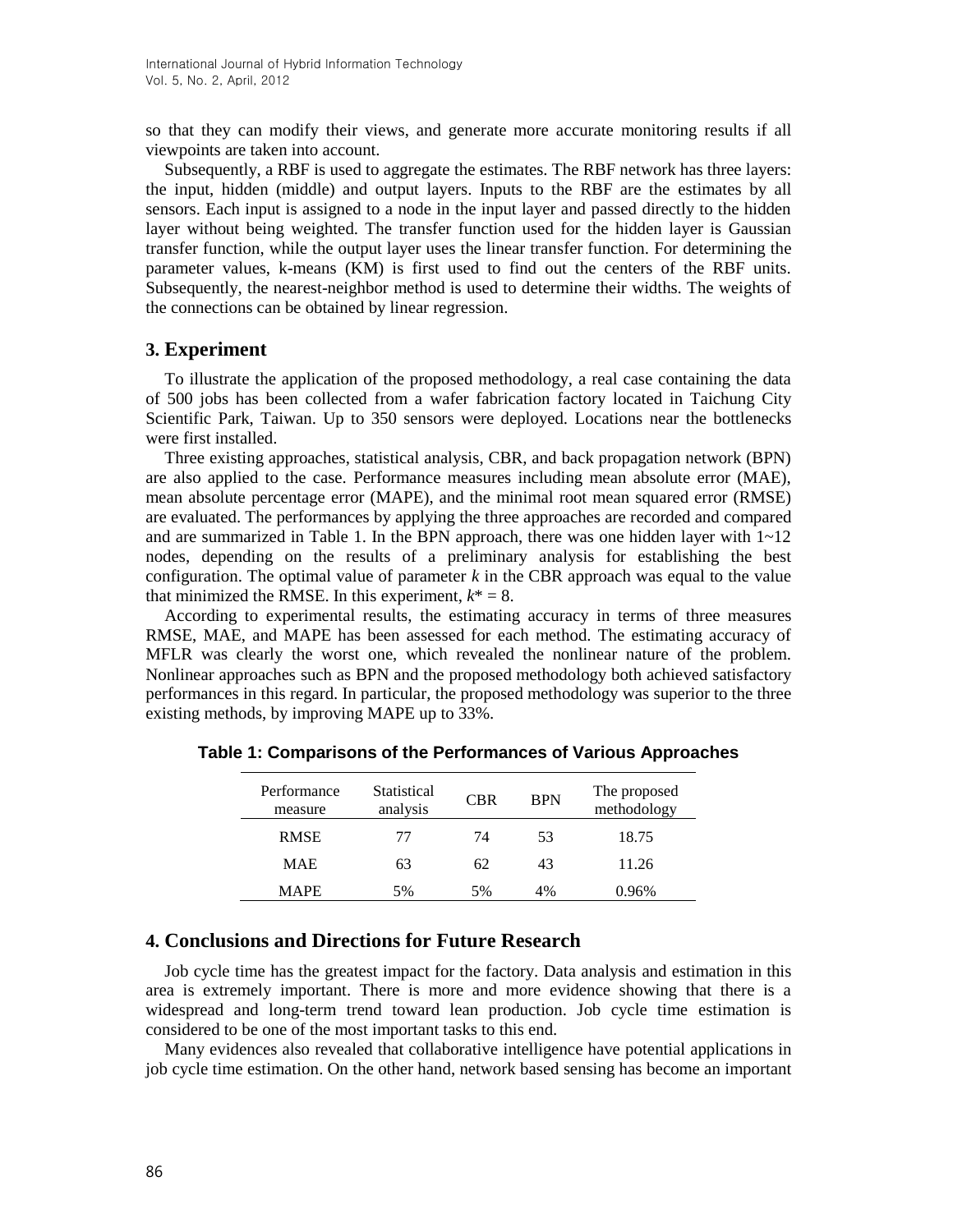field of research, and new applications of remote sensing are expected to appear. In order to effectively estimate the job cycle time, a group of distributed sensors are used in this study. In the proposed methodology, each sensor monitors the factory conditions, and uses the FBPN to estimate the job cycle time. Each sensor communicates its view and estimates to other sensors with the aid of the central control unit. After receiving this information, the sensors may change their settings, based on the RBF collaboration mechanism.

After applying the proposed methodology to a wafer fabrication factory, the following experimental results were obtained:

- (1) The aggregate estimation performance was considerably improved through the sensors' collaboration. Especially, the MAE, MAPE, and RMSE of estimating the job cycle time by the proposed methodology was satisfactory.
- (2) It is therefore possible to estimate the job cycle time very precisely and accurately using a group of sensors governed by a centralized collaboration mechanism.

More sophisticated collaboration mechanisms can be developed in similar ways in future studies. However, the computation becomes very complicated if many sensors are involved. For this reason, future studies may restrict the size of the sensor coalition.

#### **Acknowledgements**

This study is supported by National science Council of Taiwan.

## **References**

- [1] T. Chen, "A SOM-FBPN-ensemble approach with error feedback to adjust classification for wafer-lot completion time prediction", International Journal of Advanced Manufacturing Technology 37, pp. 782-792 **(2008)**.
- [2] Q. Wang, T. Zhang and S. Pettersson, "An effort to understand the optimal routing performance in wireless sensor network", Proceedings of the International Conference on Advanced Information Networking and Applications, **(2008)**.
- [3] Z. Y. Yan, B. Y. Zheng and Z. W. Lin, "Research on opportunistic cooperation transmission and its performance in wireless sensor network", Journal of Electronics and Information Technology 31, pp. 215-218 **(2009)**.
- [4] G. H. Sang, B. M. Young, J. P. Sang and W. K. Whan, "Wireless sensor network testbed for real-time sensor monitoring", Proceedings of the 3rd International Conference on Sensor Technologies and Applications, **(2009)**.
- [5] J. Yick, B. Mukherjee and D. Ghosal, "Wireless sensor network survey", Computer Networks 52, pp. 2292- 2230, **(2008)**.
- [6] T. Endo, A. Banno and Y. Tamura, "Research into sensor networks and Web APIs Urban navigation systems utilising sensor network data", Proceedings of the 5th International Conference on Networked Sensing Systems, **(2008)**.
- [7] P. A. Morreale, "Wireless sensor network applications in urban telehealth," Proceedings of the 21st International Conference on Advanced Information Networking and Applications Workshops/Symposia, **(2007)**.
- [8] T. Chen, "A look-ahead fuzzy back propagation network for lot output time series prediction in a wafer fab," Lecture Notes in Computer Science 4234, pp. 974-982, **(2006)**.
- [9] T. Chen, "An intelligent hybrid system for wafer lot output time prediction", Advanced Engineering Informatics 21, pp. 55-65, **(2007)**.
- [10] T. Chen, "A self-adaptive agent-based fuzzy-neural scheduling system for a wafer fabrication factory", Expert Systems with Applications 38, pp. 7158-7168, **(2011)**.
- [11] V. Loia, W. Pedrycz and S. Senatore, "P-FCM: a proximity-based fuzzy clustering for user-centered web applications," International Journal of Approximate Reasoning 34, pp. 121-144, **(2003)**.